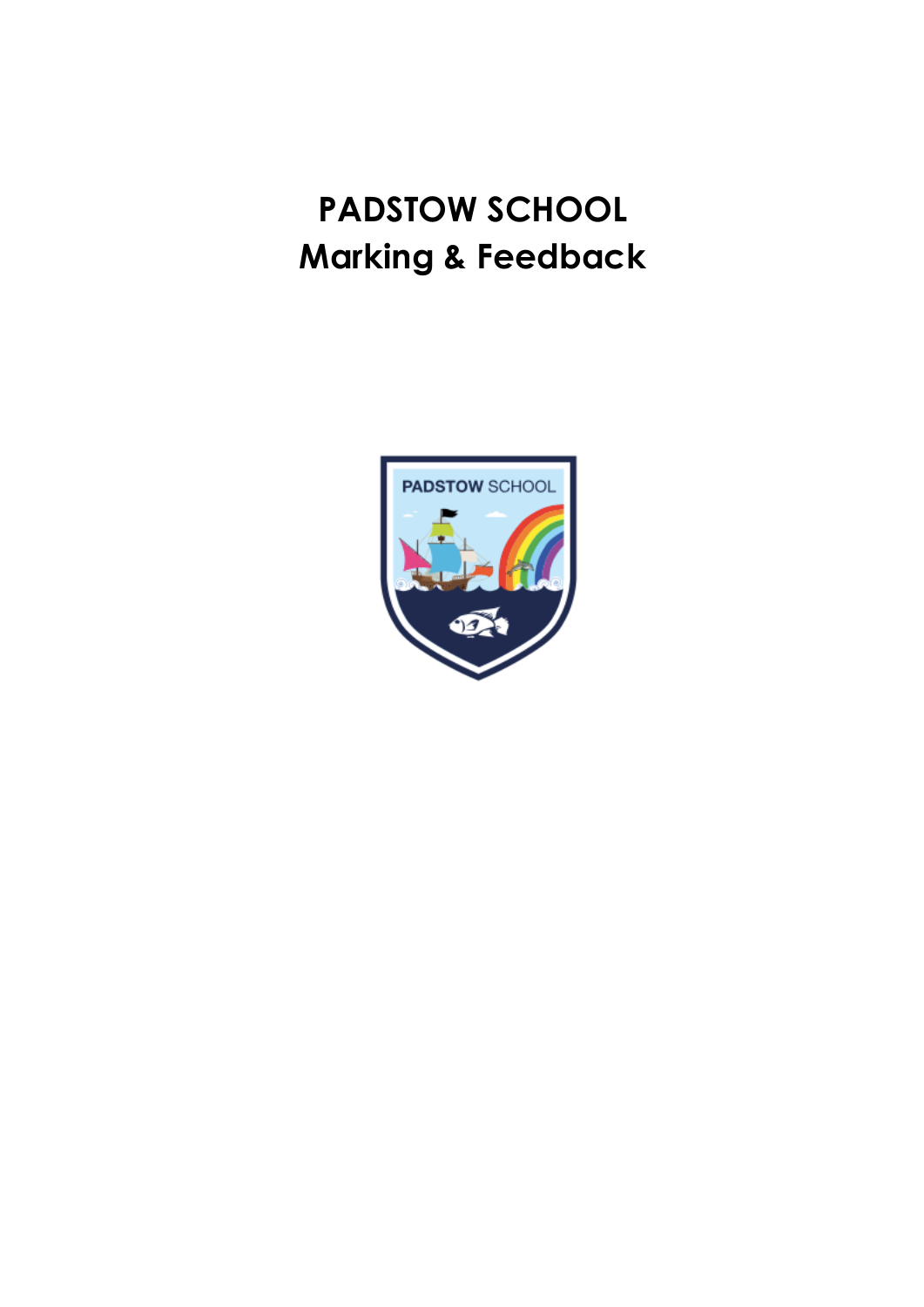At Padstow School, we recognise the importance of feedback as part of the Teaching and Learning cycle and aim to maximise the effectiveness of its use in practice. We are mindful also of the workload implications of written marking and of the research surrounding effective feedback.

Our policy is underpinned by the evidence of best practice from the Education Endowment Foundation and other expert organisations. The Education Endowment Foundation research shows that effective feedback should:

- redirect or refocus either the teacher's or the learner's actions to achieve a goal
- be specific, accurate and clear
- encourage and support further effort
- be given sparingly so that it is meaningful
- provide specific guidance on how to improve and not just tell students when they are wrong

Notably, the Department for Education's research into teacher workload has highlighted written marking as a key contributing factor to workload. As such, a working party of teachers at Mount Hawke (an Aspire outstanding academy) has investigated alternatives to onerous written marking which can provide effective feedback in line with the EEF's recommendations, and those of the DfE's expert group, which emphasise that marking should be: meaningful, manageable and motivating. We have also taken note of the [advice provided by the NCETM](https://www.ncetm.org.uk/news/48830) (National Centre for Excellence in Teaching Mathematics) that the most important activity for teachers is the teaching itself, supported by the design and preparation of lessons.

#### **Key Principles**

Our policy on feedback has at its core a number of principles:

- the sole focus of feedback and marking should be to further children's learning;
- evidence of feedback and marking is incidental to the process; we do not provide additional evidence for external verification;
- any written feedback must be meaningful, manageable, motivating and founded on professional judgement;
- any feedback must relate to how work meets expected outcomes;
- written feedback should only be used where they are to students according to age and ability;
- feedback can be most effective delivered closest to the point of action ie classroom but it must be remembered there are benefits to distance feedback;
- feedback is provided both to teachers and pupils as part of assessment processes in the classroom, and takes many forms other than written comments;
- feedback is a part of the school's wider assessment processes which aim to provide an appropriate level of challenge to pupils in lessons, allowing them to make good progress;
- all pupils' work should be reviewed by teachers at the earliest appropriate opportunity so that it might have an impact on future learning. When work is reviewed, it should be acknowledged in books;
- it is vital that time must be given to constructive feedback and to the understanding and use of it.

Within these principles, our aim is to make use of the good practice approaches outlined by the EEF Toolkit to ensure that children are provided with timely and purposeful feedback that furthers their learning, and that teachers are able to gather feedback and assessments that enable them to adjust their teaching both within and across a sequence of lessons.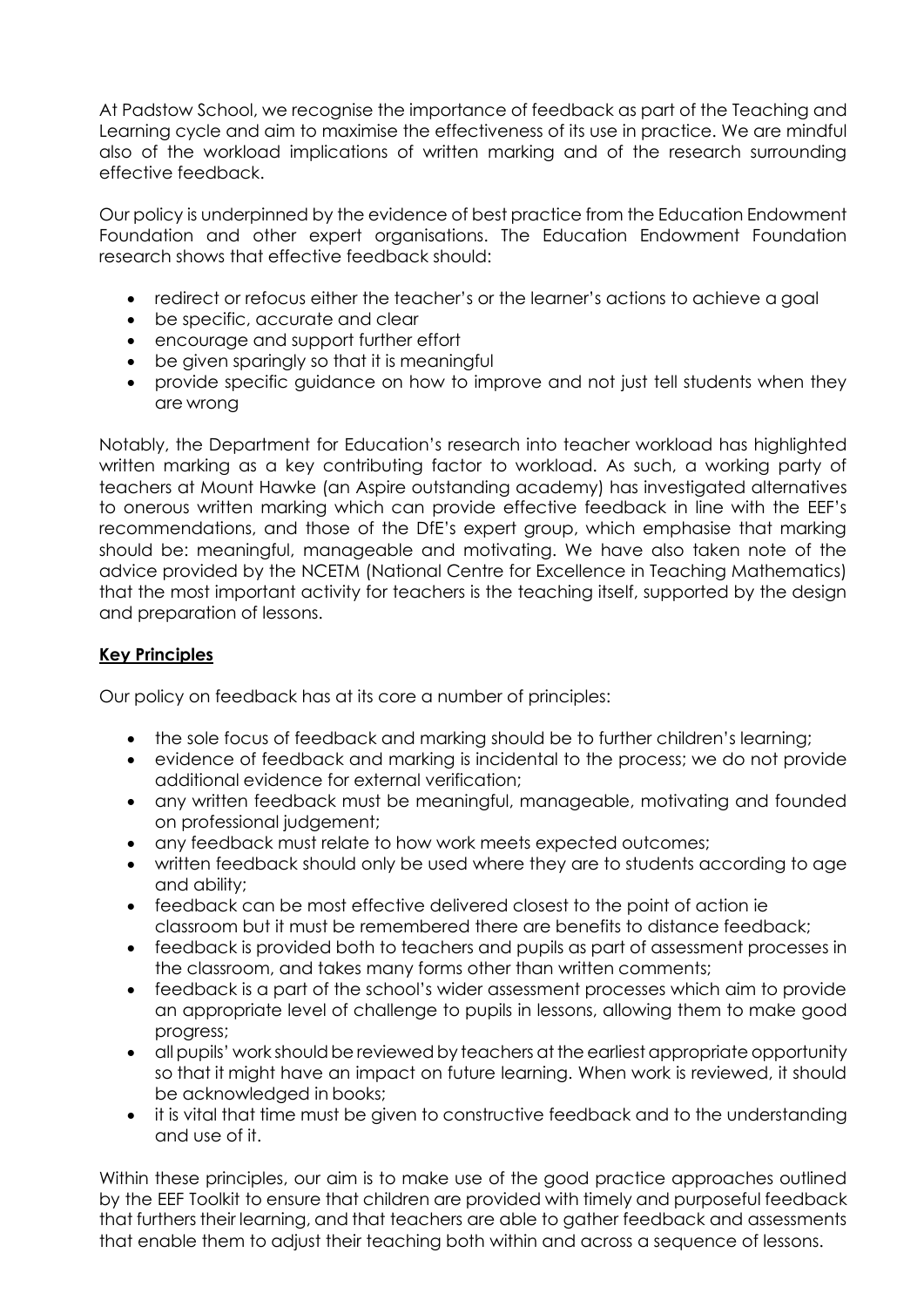## **FEEDBACK AND MARKING IN PRACTICE**

It is vital that teachers evaluate the work that children undertake in lessons, and use information obtained from this to allow them to adjust their teaching. Feedback occurs at one of three common stages in the learning process:

- 1. **Immediate feedback** at the point of teaching
- 2. **Summary feedback** at the end of a lesson/task
- 3. **Review feedback** generally away from the point of teaching (including written comments) but can also happen at the end of a learning activity.

The stages are deliberately numbered in order of priority, noting that feedback closest to the point of teaching and learning is likely to be most effective in driving further improvement and learning, especially for younger pupils. As a school, we place considerable emphasis on the provision of immediate feedback. Where feedback is based on review of work completed, the focus will often be on providing feedback for the teacher to further adapt teaching.

| <b>Type</b>      | What it looks like                                                                                    | <b>Evidence (for observers)</b>                                             |  |
|------------------|-------------------------------------------------------------------------------------------------------|-----------------------------------------------------------------------------|--|
| <b>IMMEDIATE</b> | Includes teacher gathering feedback from<br>teaching, including mini-whiteboards, book<br>work, etc.  | Lesson observations /<br>learning walks                                     |  |
|                  | Takes place in lessons with individuals or small<br>groups.                                           | Some evidence of<br>annotations or use of<br>marking code /<br>highlighting |  |
|                  | Often given verbally to pupils for immediate<br>action.                                               | Pupil conferencing                                                          |  |
|                  | May involve use of a teaching assistant to<br>provide support or further challenge.                   |                                                                             |  |
|                  | May re-direct the focus of teaching or the<br>task.                                                   |                                                                             |  |
|                  | May include highlighting/annotations.                                                                 |                                                                             |  |
| <b>SUMMARY</b>   | Can:<br>take place at the end of a lesson or activity,                                                | Lesson observations /<br>learning walks                                     |  |
|                  | take place at the start of a subsequent lesson<br>or activity.                                        | Timetabled pre- and<br>post-teaching based on                               |  |
|                  | Often involves whole groups or classes.                                                               | assessment                                                                  |  |
|                  | Provides an opportunity for evaluation of<br>learning in the lesson.                                  | Some evidence of self-<br>and peer- assessment                              |  |
|                  | May take the form of self- or peer- assessment<br>against an agreed set of criteria.                  | May be reflected in<br>selected focus review<br>feedback (marking)          |  |
|                  | In some cases, may guide a teacher's further<br>use of review feedback, focusing on areas of<br>need. | <b>Pupil Conferencing</b>                                                   |  |

At Padstow School, these can be seen in the following practices: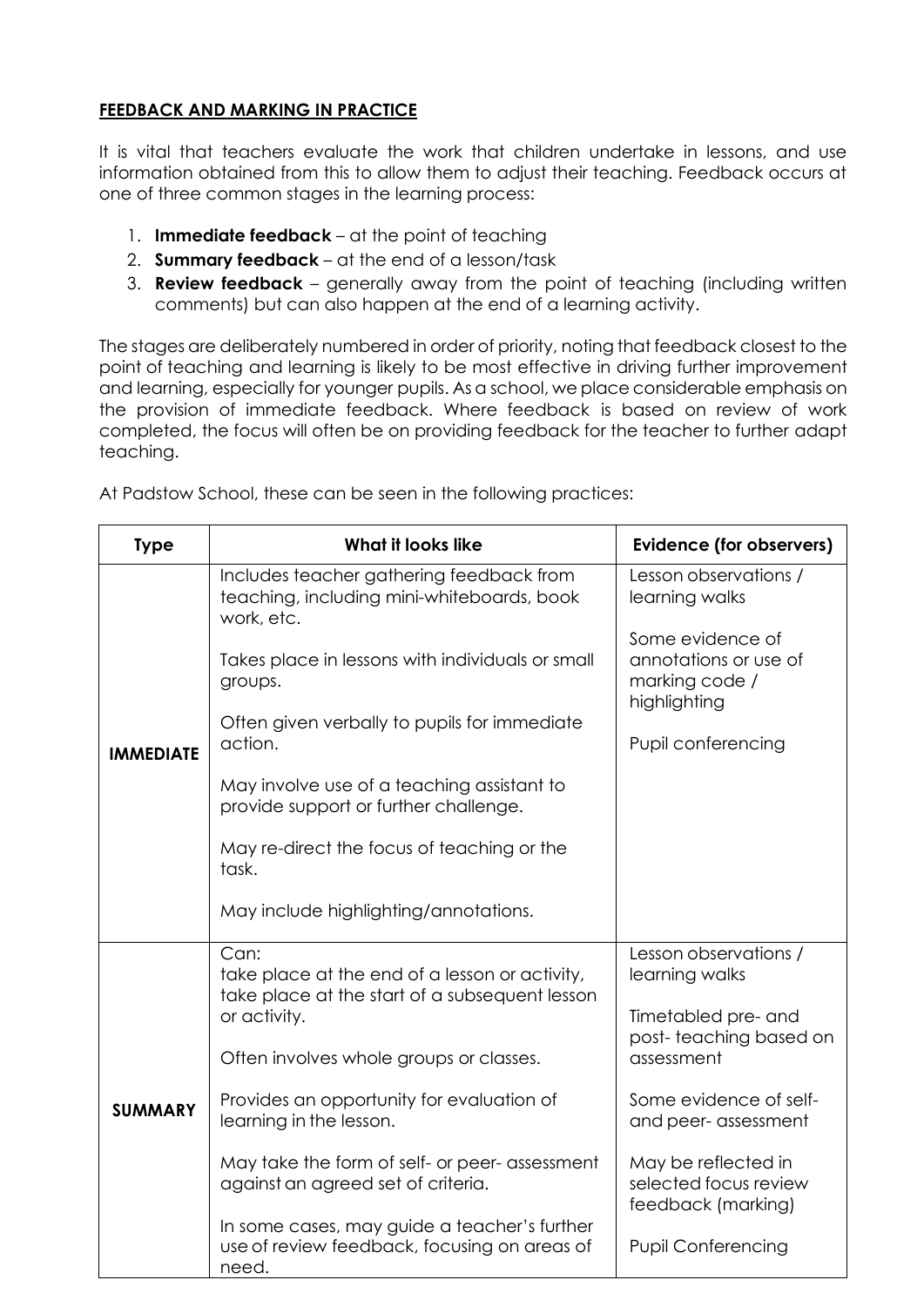|               | Takes place away from the point of teaching.                                                | Acknowledgement of<br>work completed                                    |
|---------------|---------------------------------------------------------------------------------------------|-------------------------------------------------------------------------|
|               | May involve written comments / annotations<br>for pupils to read / respond to.              | Written comments and<br>appropriate responses /<br>action               |
|               | Provides teachers with opportunities for<br>assessment of understanding.                    |                                                                         |
| <b>REVIEW</b> | Leads to adaptation of future lessons through<br>planning, grouping or adaptation of tasks. | Adaptations to teaching<br>sequences tasks when<br>compared to planning |
|               | May lead to targets being set for pupils' future<br>attention, or immediate action          | Use of annotations to<br>indicate future<br>groupings                   |
|               |                                                                                             | <b>Book scrutinies</b>                                                  |
|               |                                                                                             | <b>Pupil Conferencing</b>                                               |

# **STRATEGY FOR IMPLEMENTATION**

## **Pupils' work**

- At the top of the page the date is recorded long date in written subjects, short date in maths.
- The focus is written as an 'I am learning to ...' statement.
- Prior to teacher marking, the children will **self-evaluate** next to the 'I am learning to …' using:

# **Foundation Stage and Y1:**

Refer to Appendix - Marking Policy Appendix for EYFS & Y1.

# **FEEDBACK APPROACHES**

**All** work will be acknowledged in some form by class teachers. This may be through simple symbols such as ticks in blue pen or the highlighting of learning objectives in **green** (Green to Go) or **pink** (Pink to Think).

# **TYPE AND FREQUENCY OF WRITTEN FEEDBACK**

- Written feedback will **only** be used when the teacher determines that it is the most effective and relevant type of feedback for the subject / lesson / pupil or context. It will be the least frequently used form of feedback in most contexts.
- Written feedback **must** model all aspects of our presentation / handwriting expectations.
- When determined appropriate to use, written feedback will be a balance of the positive reinforcement of mastered skills and to have a clear, current and actionable focus **linked** to the specific Success Criteria / Learning Objective / target.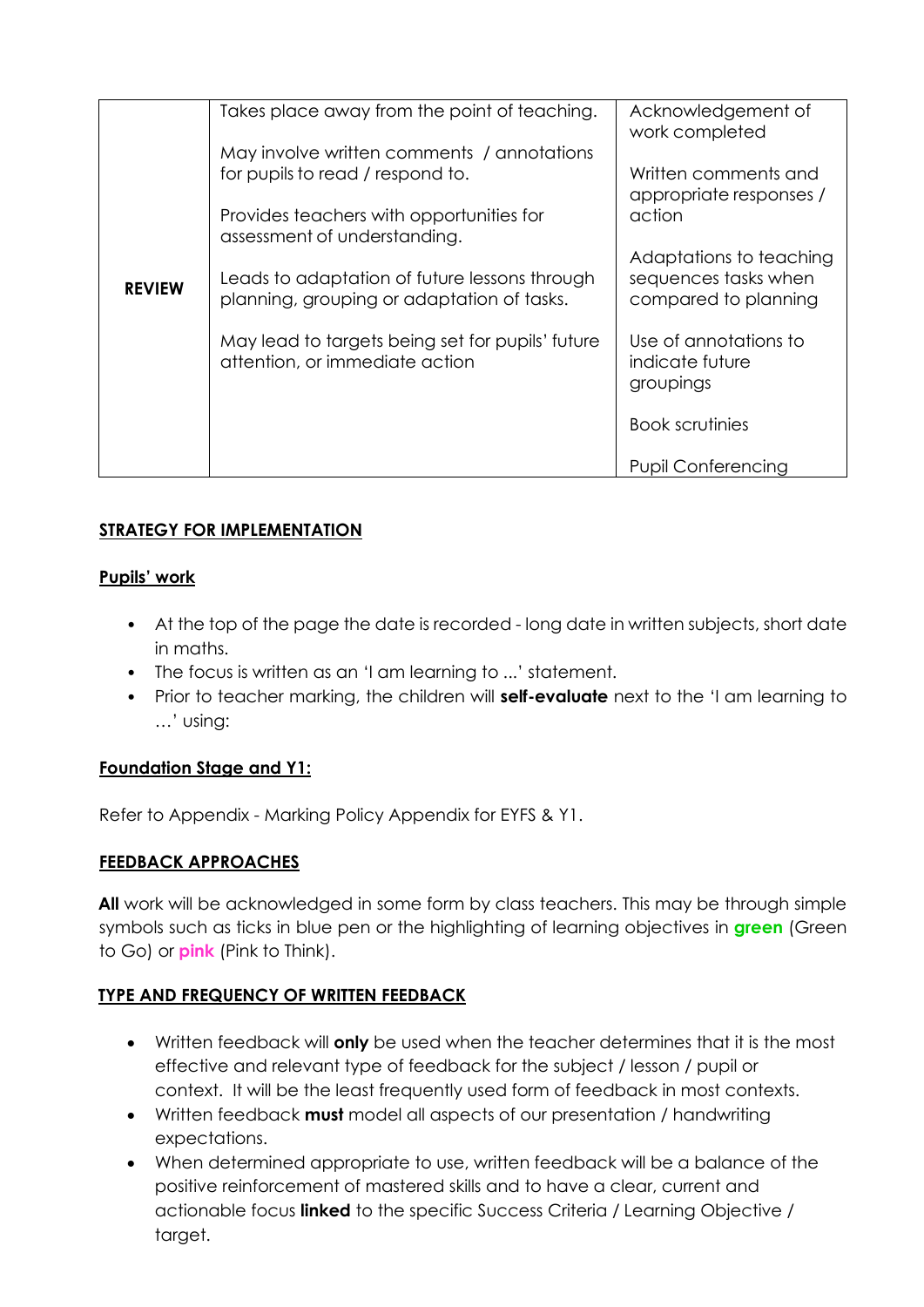- Feedback should **not** have as its key focus handwriting or presentation unless these are part of the success criteria, LO or a target.
- Feedback can identify specific issues like the need to use key or technical words or Common Exception words. Pupils should act on these.
- EYFS and KS1 should use the marking codes as detailed in the Appendix.
- In KS2, written marking and comments should be used where meaningful guidance can be offered which has not been possible to provide during the classroom session. In the case of groups of pupils having a common need, it may be appropriate for teachers to adjust planning or grouping or give whole class / group feedback rather than providing a written comment. Where a child has achieved the intended outcome and is well-prepared for the next stage in learning, this need not be annotated.
- In most cases, written comments will be focussed on extended pieces of written work, or extended tasks. These will allow children's achievements to be recognised and provide guidance for future learning.
- Any marking feedback needing additional work from the children will be completed as **Purple Practice**.

#### **GREEN TO GO!**

Green highlighter will be used to indicate examples of where the child has met the intended learning objective. This should be supported by highlighting the appropriate section on the Learning Objective slips. Other positive contributions or successes can also be acknowledged in this way.

#### **Marking codes**

These should be displayed on each class English Working Wall and referred to during feedback when appropriate.

| <b>Marking code in the margin:</b> | <b>Reason for mark:</b>                                                                 |
|------------------------------------|-----------------------------------------------------------------------------------------|
| <b>SP</b> (and underlined)         | <b>Incorrect spelling</b>                                                               |
| <b>CL</b> (circled)                | Incorrect capital letter                                                                |
| FS (Full stops) (with an arrow)    | <b>Missing punctuation</b>                                                              |
| Λ                                  | Missing<br>A word                                                                       |
|                                    | Success in relation to learning<br>objective for example: Amazing use<br>of adjectives. |
|                                    | Think! What do you need to practise?                                                    |
| <b>VF</b>                          | Verbal feedback given.                                                                  |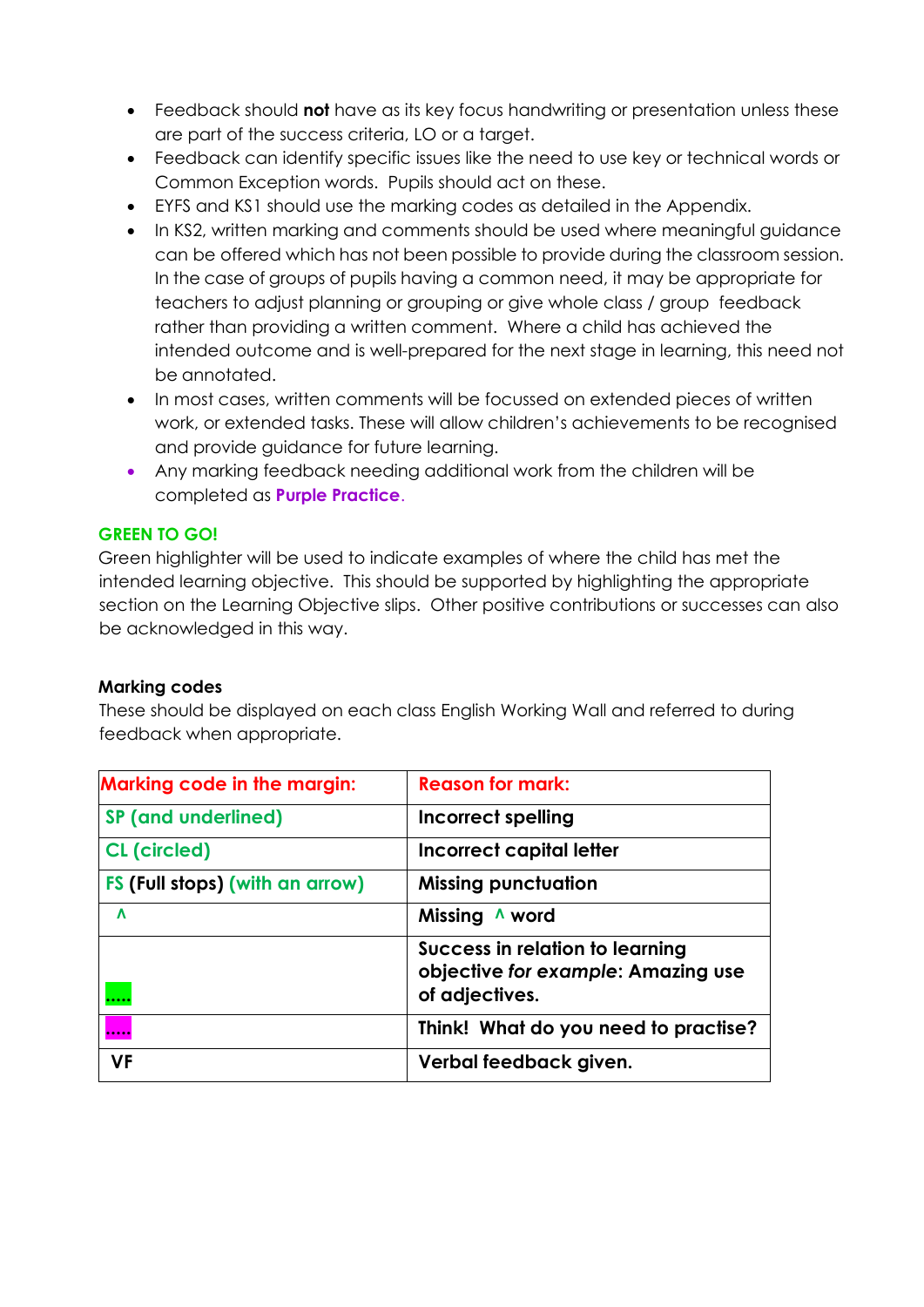## **TARGET SETTING**

A significant aim of feedback should be to ensure that children are able to identify how to improve or further their learning.

In some cases, targets or challenges are clearly set out through the use of accompanying comments; year appropriate targets are set in the back of English and Maths books.

In Maths, targets or challenges for all pupils are based on the key number skills needed for each stage of learning that underpin broader mathematics learning, including number bonds, multiplication facts and standard written methods.

In English, formal targets or challenges are drawn from the National Curriculum key objectives and from key literacy skills. There is no expectation that targets are updated on a fixed term, but these should be reviewed regularly by both pupils and teachers.

Where targets remain for a long period, these should be reviewed to take account of a child's needs and progress.

#### **FORMATIVE AND ORAL FORMATIVE FEEDBACK STRATEGIES**

In order for a consistent and collective approach to providing strong feedback in lessons, the following list of possible strategies has been compiled. These strategies form part of the school's pedagogic model and are not 'bolted on' to lessons.

- Live editing (using technology where available)
- Group Guided or Shared Activities
- Teacher / Pupil metacognitive sharing / modelling
- Think / Pair / Share
- One-to-one sessions
- Enquiry Walls & Post-it Responses
- Anchor tasks
- Procedural and Conceptual Variation

#### **BOOK EXPECTATIONS / FEEDBACK IN PRACTICE**

#### **Book Expectations:**

- There is less focus on data, more on what is going on in the classes.
- Consistency is vital.
- Subject Leads should look at books every few weeks stop & look at the impact of what is going on.
- Start with the end point of what learning should be by the end how are we going to get there? Learning led, not task led.
- eg *I am learning to write a story* is not specific enough.
- *I am learning to create mood in a story using features from the Success Criteria* is.
- Adults in school to use **Pink** pen when writing in Reading Records
- Date
- I am learning to
- Handwriting / presentation basic joins in Y1, fully joined in Y2, joining as an expectation from then on – except for some children identified by the class teacher using their professional judgement
- Pride in books (not doodling on covers / inside ever!)